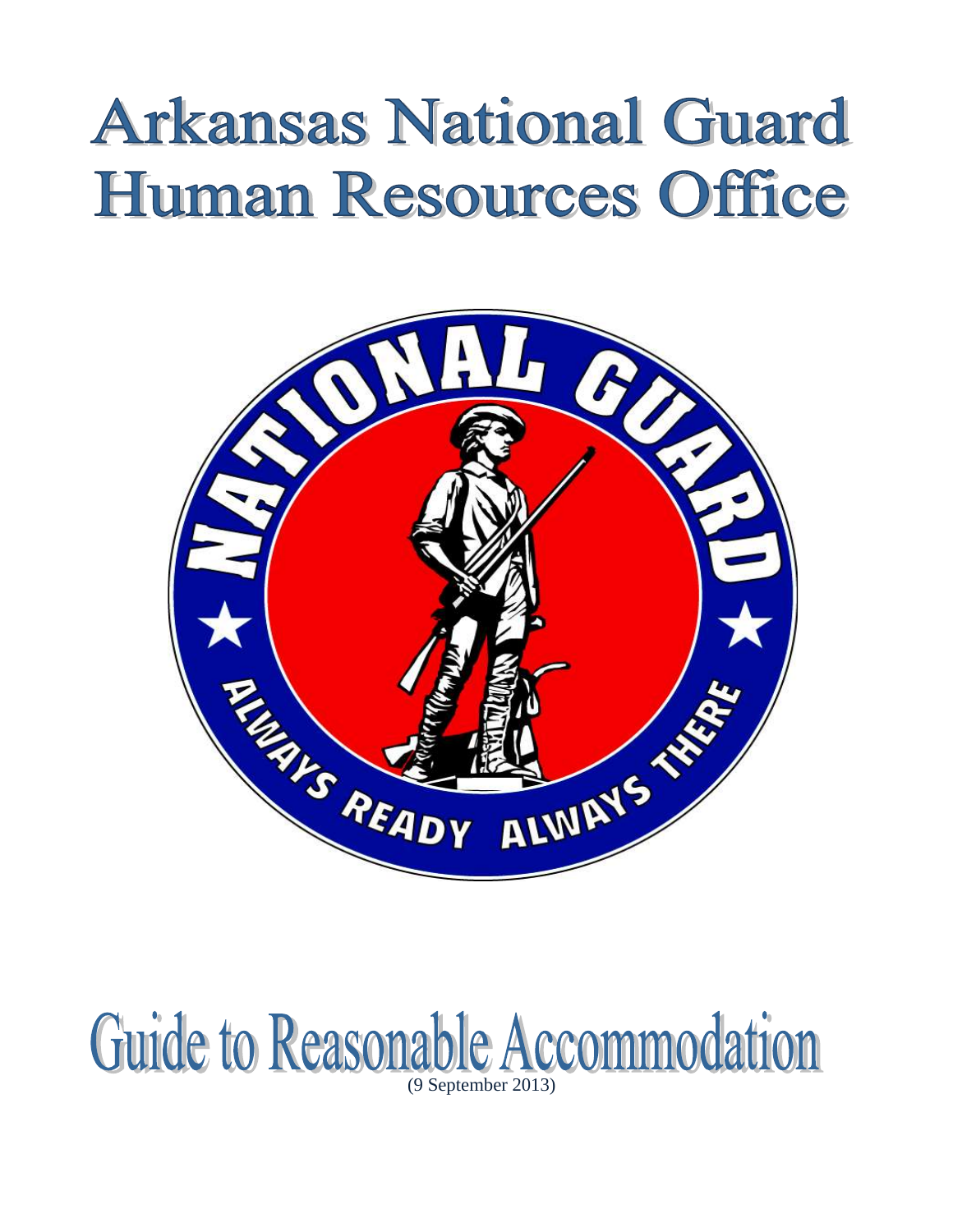# **People with disabilities in the Arkansas National Guard Technician Workforce**

# **I. Introduction**

The purpose of this guide is to provide information on reasonable accommodation to qualified individuals with disabilities. The Rehabilitation Act of 1973, with amendments requires the employer to consider ways to alter, restructure, or change the manner of doing a job in order to allow a qualified person with a disability to perform the essential functions of a particular job, to be considered for a position he or she desires, or to enjoy equal employment opportunities.

# **II. Reference**

Executive Order 13164, July 26, 2000

Title 1 of the Americans with Disabilities Act of 1990, 42 U.S.C. 12101-12117

Rehabilitation Act of 1973, 29 U.S.C. Section 791

Equal Employment Opportunity Commission (EEOC) Policy Guidance on Executive Order 13164: Establishing Procedures to Facilitate the Provision of Reasonable Accommodation, October 20, 2000

Federal Sector Equal Employment Opportunity, 29 C.F.R.1614, November 9, 1999

National Defense Authorization Act for FY2008 [Public Law 110-181]

## **III. Reasonable Accommodation**

The Arkansas National Guard (ANG) is committed to ensure requests for reasonable accommodation are handled in an effective and expeditious manner. It is the obligation of ANG to provide reasonable accommodation to qualified individuals with disabilities, unless to do so would cause undue hardship to ANG. Examples of reasonable accommodations include providing interpreters, readers, or other personal assistance; modifying job duties; restructuring work sites; providing flexible work schedules or work sites; and providing accessible technology or other workplace adaptive equipment. The ANG has the following objectives:

- To enable the individual employee to perform the essential functions of the position, or to gain access to the workplace
- To enable an applicant with a disability to have an equal opportunity to participate in the application process and to be considered for a job
- To allow an employee with a disability an opportunity to enjoy equal benefits and privileges of employment are enjoyed by other similarly situated employees without disabilities

# **IV. Requesting Reasonable Accommodation**

Individuals requesting a reasonable accommodation should complete the Request for Reasonable Accommodation form (Attached). The application for reasonable accommodation may be submitted to the supervisor or the Equal Employment Office. Under the Rehabilitation Act, medical information obtained in connection with the reasonable accommodation process MUST BE KEPT CONFIDENTIAL. All medical information obtained in connection with a request for reasonable accommodation must be kept in files separate from the individual's personnel file. If requests are given to the supervisor or hiring official they will immediately notify the EEO Office for assistance in processing the request.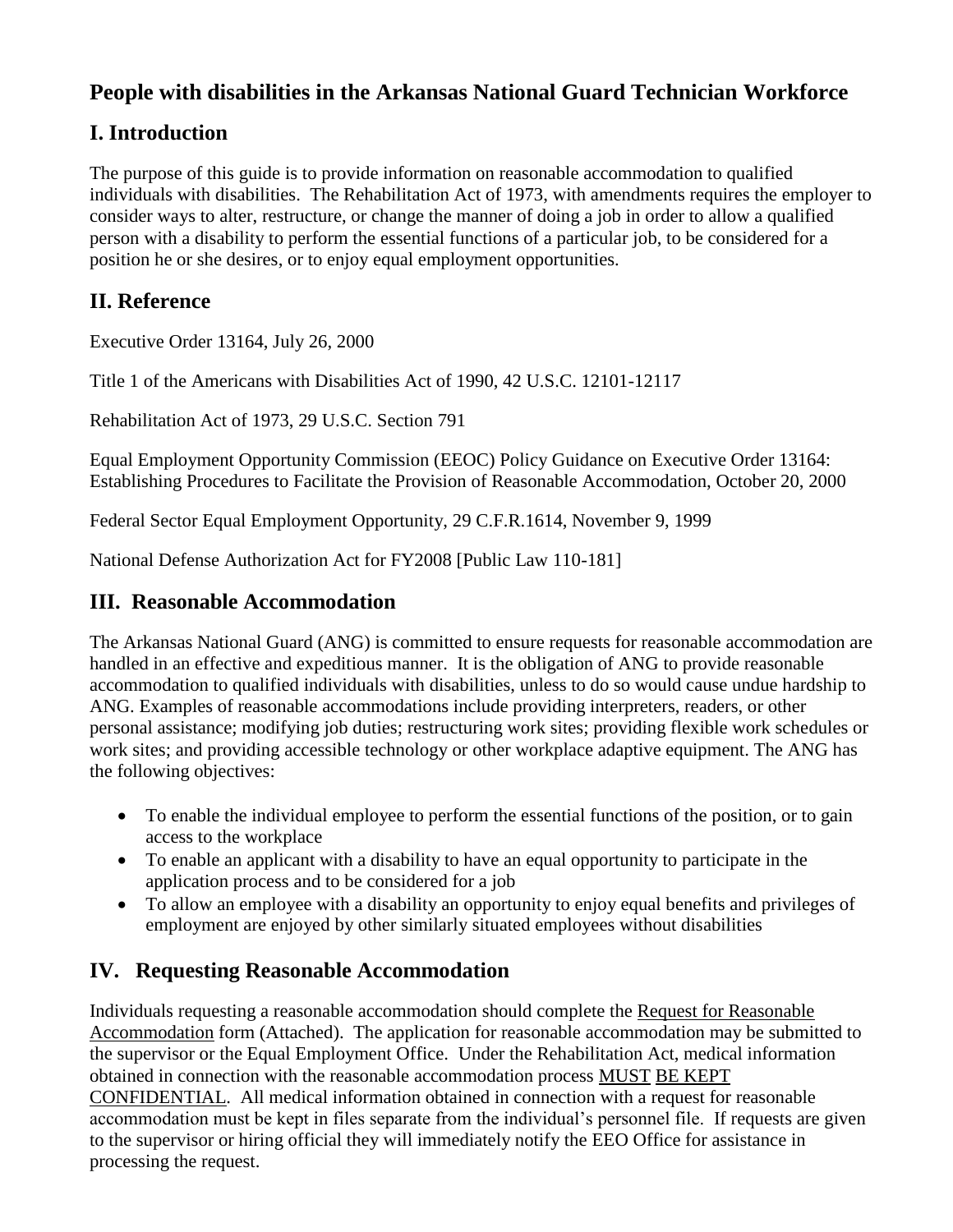# **V. Processing a Request for Reasonable Accommodation**

The supervisor will be responsible for considering and approving requests for reasonable accommodation in coordination with the Equal Employment Opportunity (EEO) Office. The EEO staff will communicate with the requester to ensure that all effective accommodations have been considered where the specific limitation, problem or barrier is unclear. The EEO office will oversee the agency's reasonable accommodation process and will act as a resource for individual with disabilities and agency decision makers.

# **VI. Determining Reasonable Accommodation**

Requests will be granted or denied expeditiously absent extenuating circumstances. After a request for accommodation has been made the next step is for the parties to begin the interactive process to determine what, if any, accommodation should be provided. This means the individual requesting the accommodation must communicate with the responsible designated agency official about the request, the precise nature of the problem that is generating the request, how a disability is prompting a need for an accommodation and alternative accommodations that may be effective in meeting the requestor's needs. In the event of a delay, a conversation with the requestor will occur to consider providing temporary measures.

If a requestor's disability and/or need for accommodation are not obvious or already known, the agency is entitled to ask for and receive medical information showing that the requestor has a covered disability under the Rehabilitation Act definition that requires accommodation. It is the responsibility of the requestor to provide appropriate medical information to the agency pertaining to the disability and/or need for accommodation.

All accommodation approvals or denials will be made in writing with a copy forwarded to the EEO office. Any denial will include specific reasons for denial. In addition to being in writing and including the specific reasons for the denial, denials must also identify the employee or office that made the decision. The requestor may appeal the denial to the next level of supervision that will also provide their decision in writing. Denials must include information about the individual's right to file an EEO complaint, to invoke other statutory process and information about the availability of the informal dispute resolution process.

# **VII. Time Frames for Processing Requesting Reasonable Accommodation**

The agency shall process requests for reasonable accommodation and provide accommodations as soon as possible but decisions regarding accommodations should be rendered within 30 calendar days of the date request was received. If additional medical documentation is needed, the decision to grant an accommodation shall be made within 30 calendar days of the date all such additional documentation is received or obtained by the department. Extenuating circumstances are circumstances that cannot be reasonably anticipated or avoided in advance of the request for accommodation or are beyond the agency's control. When extenuating circumstances are present the time for processing a request for reasonable accommodation and providing accommodation will be extended as reasonably necessary and a conversation with the requestor will occur to consider providing temporary measures.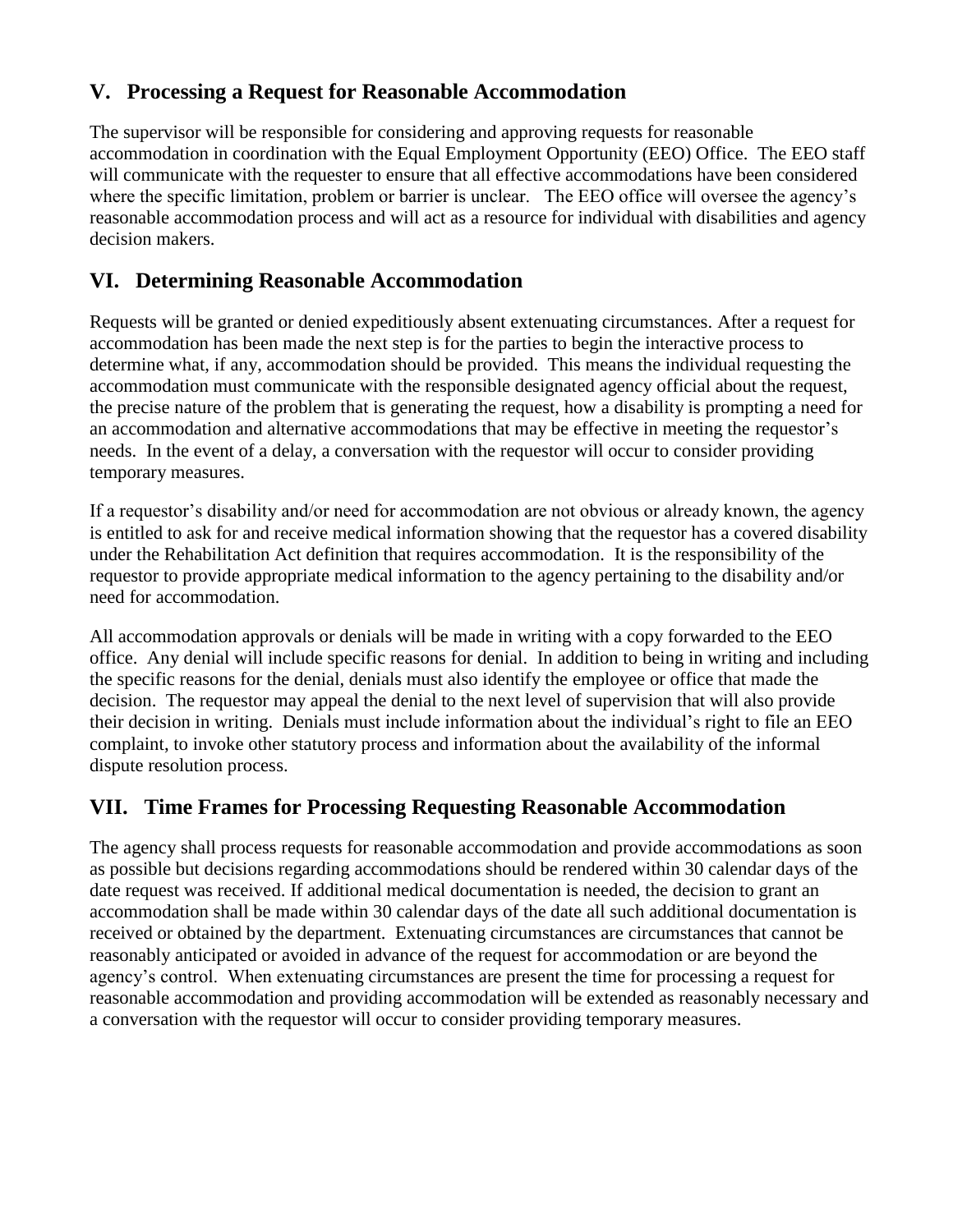## **VIII. Military Technicians**

Military Technicians also known as Dual Status Technicians may make reasonable accommodation requests, however, they must meet all applicable requirements for continued military service. However when a Military/Dual Status Technician loses their military membership they can lose their full-time technician job as well. The National Defense Authorization Act (NDAA) for FY 2008 [Public Law 110-181] amended Section 10216 of Title 10, United States Code to add subsection (g) which in certain circumstances can provide for the retention of military technicians who lose their military membership, and therefore their dualstatus (DS) military technician positions, **due to a combat-related disability.** 

Under the provisions of the FY 2008 NDAA, individuals may be retained as non-dual status (NDS) military technicians as long as the disability:

- (a) does not prevent him/her from performing the duties of the NDS position, and
- (b) he/she is not disqualified from performing the duties because of performance, medical or other reasons.

It does not require placement into the same [DS] position the technician held prior to mobilization and injury. Nor is the technician subject to mandatory placement as a result of the statute. State HR professionals will make every effort to place the technician into a valid NDS designated position with an established NDS position description. If an exception PD is required, normal procedures to obtain approvals will be utilized. **Inherently military positions/functions (e.g. military command, pilot, aircrew, key staff) will not be converted to NDS to accommodate placement under this authority.** 

Eligibility for conversion to NDS will be determined on the basis of:

 (a) examination of the DD Form 214 and/or military orders to validate military service and combat-related disability; NGB Form 22; award of the Purple Heart, due to injury as a direct result of armed conflict, while engaged in hazardous service, in the performance of duty under conditions simulating war, or through an instrumentality of war; *and* 

(b) the attending physician's evaluation of position requirements and determination of the technician's work capacity assessment or "job readiness" certification. Certification of "job readiness" is a determination that the technician is likely to succeed in the performance of the duties of the position. A "qualified" individual with a disability is a technician who, with or without reasonable accommodation, can perform the essential functions of the position.

Selectees for continued service as non-dual status technician positions must meet basic education, experience, training and physical requirements set by NGB, DoD or OPM. They must also meet any selective placement factors that apply to the position being filled. If they require a reasonable accommodation they should follow the procedures set forth in this guide.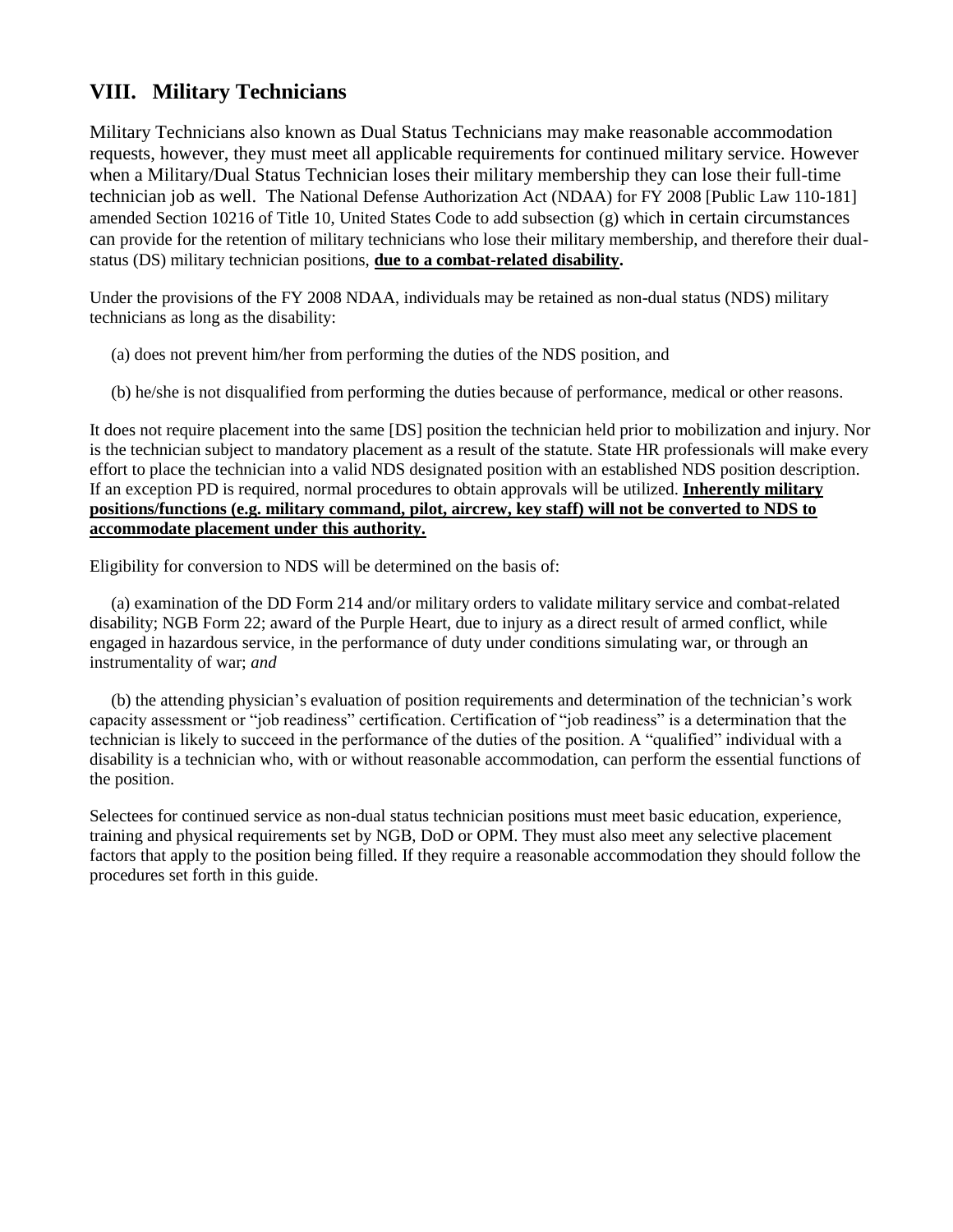## **IX. DEFINITIONS**

## **Designated Management Official**.

The person who has authority to decide whether the Department will provide a requested accommodation. The Designated Management Official who grants a request for an accommodation shall also be referred to as the "decision maker."

## **Dual Status/Military Technician**

Positions in the National Guard Technician Program that require military membership in the National Guard as a condition of technician employment are in the excepted service under the provisions of 32 USC 709. This status means they are "excepted" from the rules that govern civil service employees in the areas of tenure and competitive requirements for appointments. Employment as a NG military technician does not result in "competitive" civil service status. Loss of military membership for any reason can cause termination of technician employment.

### **Essential Job Functions**

The essential functions of a job are those job duties that are so fundamental to the position that the individual cannot do the job without being able to perform them. A function can be "essential" if, among other things, the position exits specifically to perform that function, there is a limited number of other employees who could perform the function if it were assigned to them, or the function is specialized and the incumbent is hired based on his/her ability to perform it.

#### **Non-Dual Status Technician**

Positions in the National Guard Technician Program that do not require military membership in the National Guard as a condition of technician employment are Non-Dual Status Technicians. This status means the rules that govern civil service employees in the areas of tenure and competitive requirements for appointments are in force and result in "competitive" civil service status.

#### **Person with a Disability**

An individual has a physical or mental impairment that substantially limits one or more of the person's major life activities; has a record of such impairment or is regarded as having such impairment. Based on court decision, examples of major life activities include caring for yourself, performing manual tasks, walking, seeing, hearing, speaking, breathing, learning, and working.

#### **Physical Impairment**

Any physiological disorder, or condition, cosmetic disfigurement or anatomical loss affecting one or more systems such as: neurological, musculoskeletal, special sense organs, cardiovascular, reproductive, digestive, respirator, genitor-urinary, hemic and lymphatic, skin and endocrine

## **Mental Impairment**

Any mental or psychological disorder, such as mental retardation, organic, brain syndrome, emotional or mental illness, and specific learning disabilities.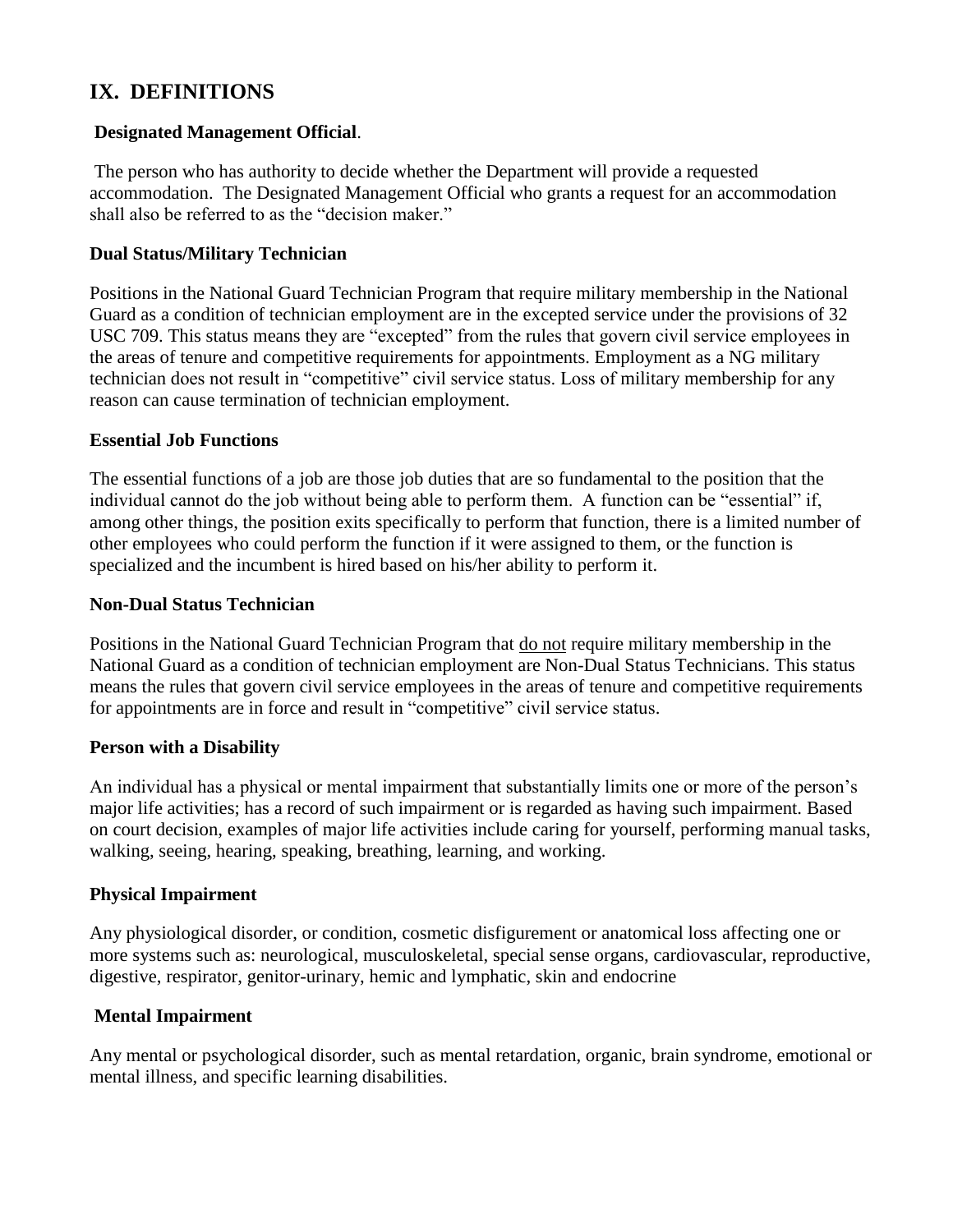#### **Reasonable Accommodation**

The Rehabilitation Act of 1973 requires federal agencies t provide reasonable accommodation to qualified individuals with disabilities, unless to do so would cause undue hardship. In general, an accommodation is a change in work environment or in the way things are customarily done that would enable an individual with at disability to enjoy equal employment opportunities.

## **Undue Hardship**

The significant difficulty or expense incurred, should the Department provide a particular accommodation. Agencies do not have to provide reasonable accommodations that would impose an undue hardship on the operation of the agency.

### **Invisible (Hidden) disabilities**

These are disabilities that are not readily apparent, such as asthma, arthritis, chronic fatigue syndrome, epilepsy, kidney disease, diabetes, cancer, chronic depression, learning disabilities, and mild mental retardation.

### **Targeted Disabilities**

Targeted disabilities are deafness, blindness, missing extremities, partial paralysis, complete paralysis, convulsive disorders, mental retardation, mental illness, and genetic or physical condition affecting limbs and/or spine.

## **Major Life Activities**

A major life activity is an activity of fundamental significance to most people in daily life and not simply something important to a particular individual. A major life activity includes obvious functions, such as hearing, seeing, walking, speaking, caring for self, performing manual tasks, and breathing

## **X. Resources**

Any questions or concerns should be addressed to the Equal Employment Office (501) 212-4231.

General guidelines can be found on EEOC website [www.eeoc.gov](http://www.eeoc.gov/)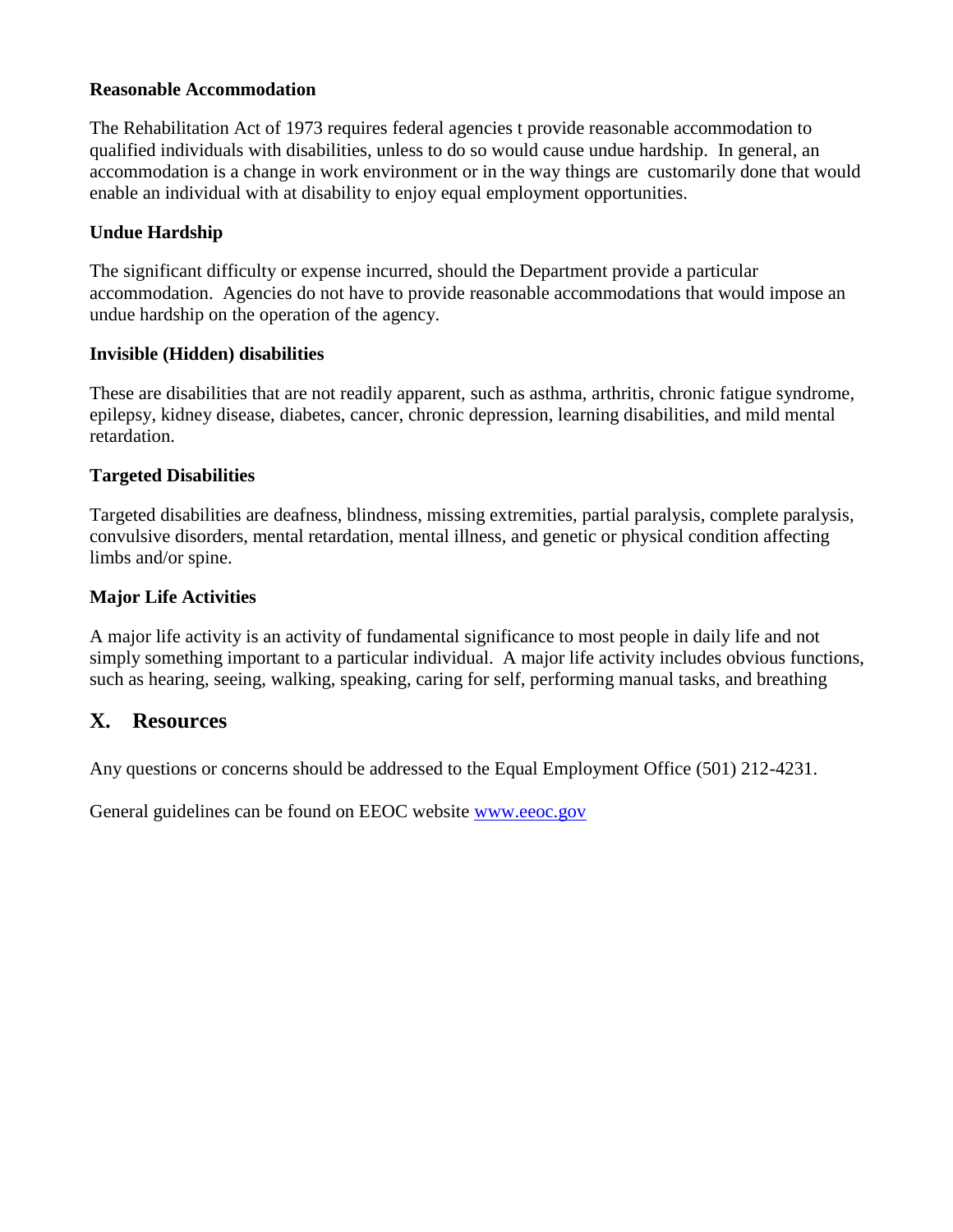#### **ARKANSAS NATIONAL GUARD REQUEST FOR REASONABLE ACCOMMODATION**

Application may be made to your supervisor/hiring official or to the Equal Employment Opportunity (EEO) Office. All information pertaining to your request for a reasonable accommodation will be maintained separate from personnel records and may only be used in connection with accommodation efforts.

|                                         | <b>Section A</b><br><b>Personal Information</b>                                                                                                                                                                                                                                             |
|-----------------------------------------|---------------------------------------------------------------------------------------------------------------------------------------------------------------------------------------------------------------------------------------------------------------------------------------------|
|                                         | (to be completed by applicant)                                                                                                                                                                                                                                                              |
|                                         |                                                                                                                                                                                                                                                                                             |
|                                         |                                                                                                                                                                                                                                                                                             |
|                                         |                                                                                                                                                                                                                                                                                             |
|                                         | <b>Section B</b><br><b>Application for Reasonable Accommodation</b><br>(to be completed by applicant and returned to supervisor/hiring official or the EEO Office)<br><u> 1989 - Johann John Stoff, deutscher Stoffen und der Stoffen und der Stoffen und der Stoffen und der Stoffen u</u> |
|                                         | 1000 - 1000 - 1000 - 1000 - 1000 - 1000 - 1000 - 1000 - 1000 - 1000 - 1000 - 1000 - 1000 - 1000 - 1000 - 1000<br>1000 - 1000 - 1000 - 1000 - 1000 - 1000 - 1000 - 1000 - 1000 - 1000 - 1000 - 1000 - 1000 - 1000 - 1000 - 1000                                                              |
|                                         | It is necessary for me to have this accommodation for the following<br>$reason(s)$ :                                                                                                                                                                                                        |
| Signature                               | <u> 1980 - Jan Barat, Amerikaansk politiker (* 1980)</u><br><u> 2000 - Jan Barnett, fransk politik (d. 1980)</u><br>(Employee)                                                                                                                                                              |
| Recommend                               | <b>Section C</b><br>First Line Supervisor/Hiring Official's Response to Request for an Accommodation<br>(to be completed by first line supervisor/hiring offical with copy provided to the applicant, original sent to EEO Office)<br>Approved<br>Ц<br>$\Box$ Disapproval                   |
|                                         | Comments                                                                                                                                                                                                                                                                                    |
| you within the next five business days. | No decision has been made at this time. We will continue to assess your request. The EEO Office will contact                                                                                                                                                                                |
| Signature                               |                                                                                                                                                                                                                                                                                             |
|                                         | (Supervisor/Hiring Official)                                                                                                                                                                                                                                                                |
|                                         |                                                                                                                                                                                                                                                                                             |

If a requestor's disability and/or need for accommodation are not obvious or already known, the agency is entitled to ask for and receive medical information showing that the requestor has a covered disability under the Rehabilitation Act definition that requires accommodation. It is the responsibility of the requestor to provide appropriate medical information to the agency pertaining to the disability and/or need for accommodation. If the first line supervisor/hiring official approves the accommodation, this form is sent to the EEO Office for recording and filing. If accommodation is declined requestor may appeal the denial to the next level of supervision that will also provide their decision in writing.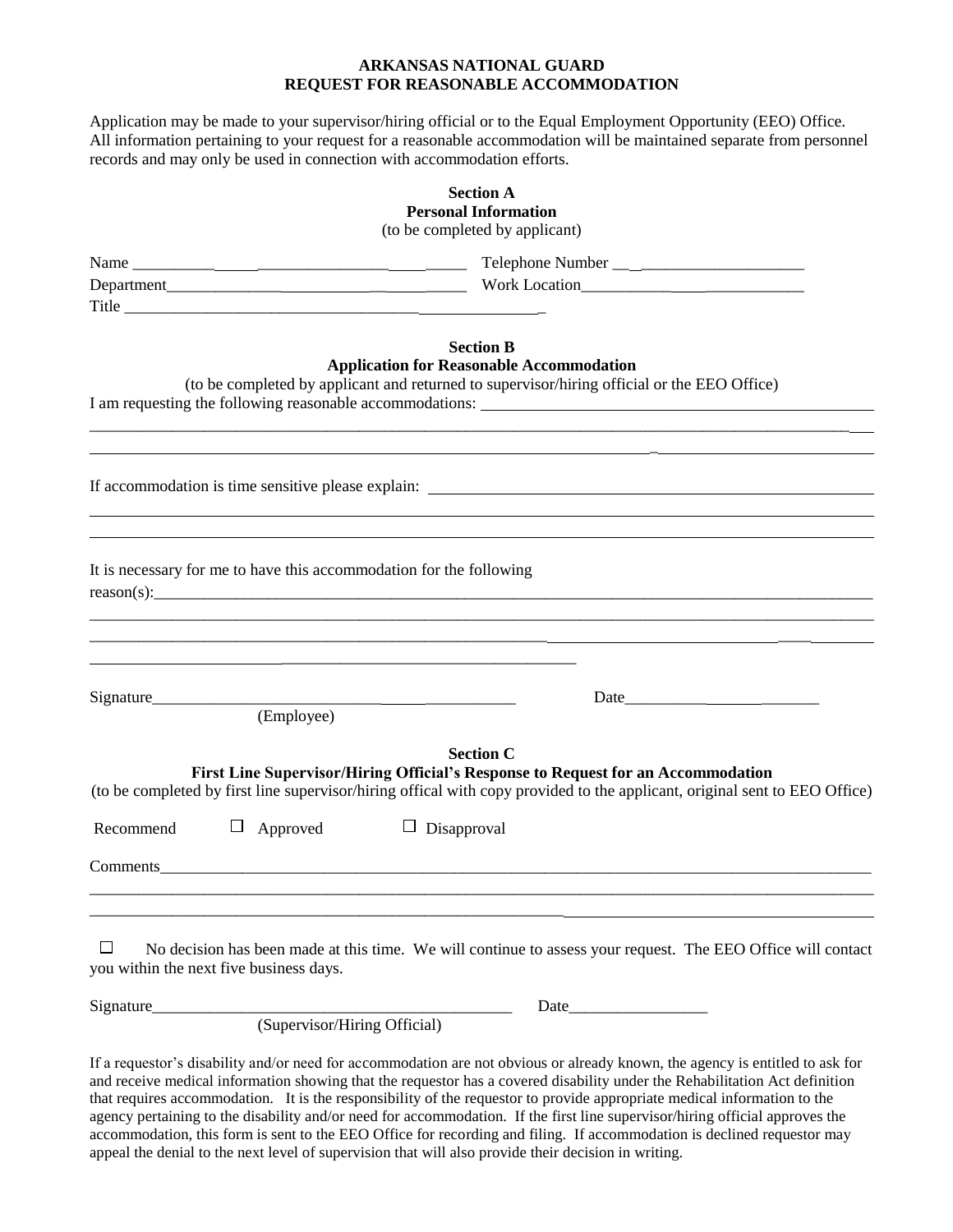#### **Section D**

**Second Line Supervisor's Response to Request for an Accommodation**

(to be completed by second line supervisor with copy provided to the applicant, original sent to EEO Office)

| Recommend | $\Box$ Approved                         | $\Box$ Disapproval                                                                                           |  |
|-----------|-----------------------------------------|--------------------------------------------------------------------------------------------------------------|--|
| Comments  |                                         |                                                                                                              |  |
|           | you within the next five business days. | No decision has been made at this time. We will continue to assess your request. The EEO Office will contact |  |
| Signature |                                         | Date                                                                                                         |  |

(Supervisor/Hiring Official)

If the second line supervisor approves the accommodation, this form is sent to the EEO Office for recording and filing. If the accommodation is not approved at the second line supervisory level the EEO Office will conduct a comprehensive review of this request. This may include asking for medical and other documentation, meeting with the requestor and/or supervisor/hiring official, arranging for a job analysis, and consulting with other State agencies or community based organizations providing services to persons with disabilities.

#### **Privacy Act Statement**

The Rehabilitation Act of 1973, 29 U.S.C. section 791, and Executive Order 13164 authorize collection of this information. The primary use of this information is to consider, decide and implement requests for reasonable accommodation. Additional disclosures of the information may be: To medical personnel to meet a bona fide medical emergency; to another Federal agency, a court, or a party in litigation before a court or in an administrative proceeding being conducted by a Federal agency when the Government is a party to the judicial or administrative proceedings; to a congressional office from the record of an individual in response to an inquiry from the congressional office made at the request of the individual; and to an authorized appeal grievance examiner, formal complaints examiner, administrative judge, equal employment opportunity investigator, arbitrator or other duly authorized official engaged in investigation or settlement of a grievance, complaint or appeal filed by an employee.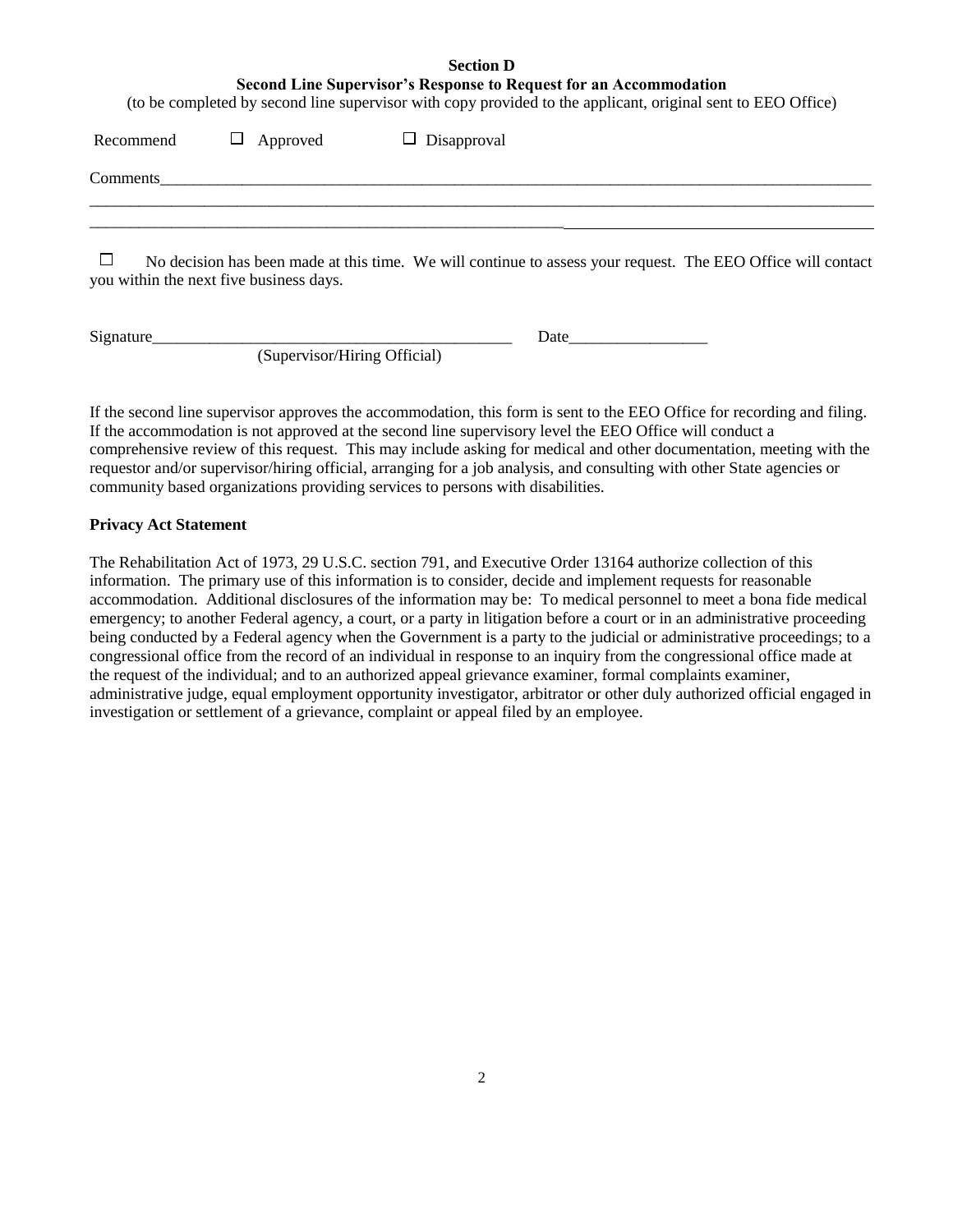#### **Sample Notification of Need for Additional Information**

(to be completed by the responsible agency official/EEO Office and returned to applicant)

Office Symbol Date

MEMORANDUM FOR SGT Jane Doe

SUBJECT: Reasonable Accommodation Request Required Supplemental Information

Your supervisor/hiring official has forwarded your application for a reasonable accommodation to the EEO Office. We are continuing to assess your request. To make a determination, we need the following information:

 $\Box$ *Medical Documentation*

Please inform your doctor of your application for an accommodation and have your doctor provide us medical documentation, including the limitations placed on your life functions and activities. Information should be sent within two weeks to: Human Resources Office, ATTN: EEO Office, Box 17 – Camp Robinson, North Little Rock, AR 72199- 9600

\_\_\_\_\_\_\_\_\_\_\_\_\_\_\_\_\_\_\_\_\_\_\_\_\_\_\_\_\_\_\_\_\_\_\_\_\_\_\_\_\_\_\_\_\_\_\_\_\_\_\_\_\_\_\_\_\_\_\_\_\_\_\_\_\_\_\_\_\_\_\_\_\_\_\_\_\_\_

 $\Box$ *Other* 

 $\Box$ *We require no additional information from you at this time.*

The EEO Office will review all relevant information. This may include an interview with you and/or your supervisor. After completion of the review, you will be informed in writing regarding the agency's decision. We anticipate that the decision will be within 15 business days barring any extenuating circumstances. If you have any questions, please call the EEO Office at Commercial: 501-212-4231/4216 or DSN: 962-4231/4216.

Signature Block

#### **Privacy Act Statement**

The Rehabilitation Act of 1973, 29 U.S.C. section 791, and Executive Order 13164 authorize collection of this information. The primary use of this information is to consider, decide and implement requests for reasonable accommodation. Additional disclosures of the information may be: To medical personnel to meet a bona fide medical emergency; to another Federal agency, a court, or a party in litigation before a court or in an administrative proceeding being conducted by a Federal agency when the Government is a party to the judicial or administrative proceedings; to a congressional office from the record of an individual in response to an inquiry from the congressional office made at the request of the individual; and to an authorized appeal grievance examiner, formal complaints examiner, administrative judge, equal employment opportunity investigator, arbitrator or other duly authorized official engaged in investigation or settlement of a grievance, complaint or appeal filed by an employee.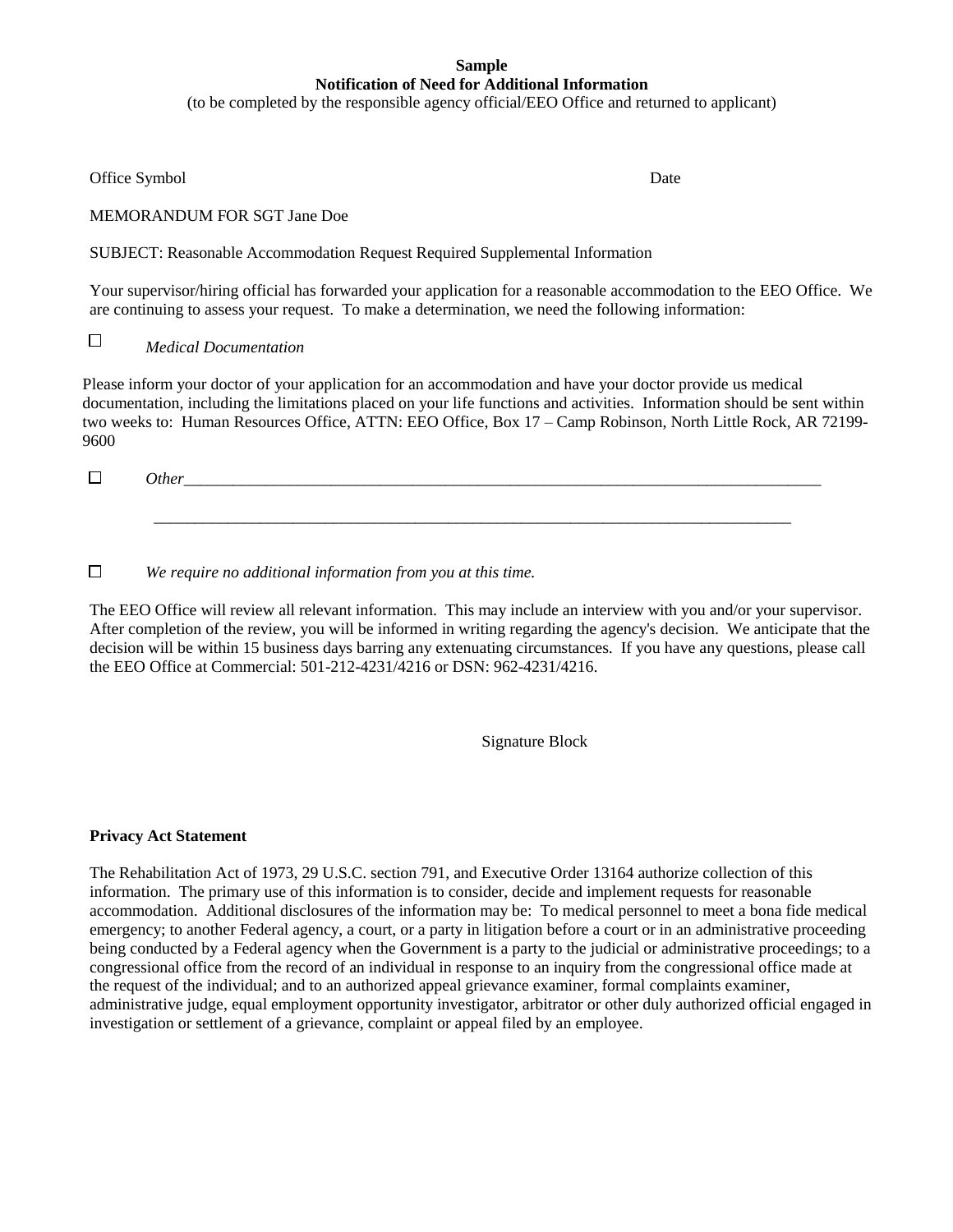#### **Sample Notification that Agency will Provide Reasonable Accommodation**

(to be completed by the EEO Office in coordination with the responsible agency official and returned to applicant)

Office Symbol Date

MEMORANDUM FOR SGT Jane Doe

SUBJECT: Reasonable Accommodation Request Approval

We are pleased to inform you that based on the information provided; the Arkansas National Guard is able to provide you the reasonable accommodation which you requested on \_\_\_\_\_\_\_\_\_\_\_\_\_\_\_\_\_\_\_. Please feel free to discuss any questions or concerns that you may have with me or the EEO Office at Commercial: 501-212-4231/4216 or DSN: 962-4231/4216.

Signature Block